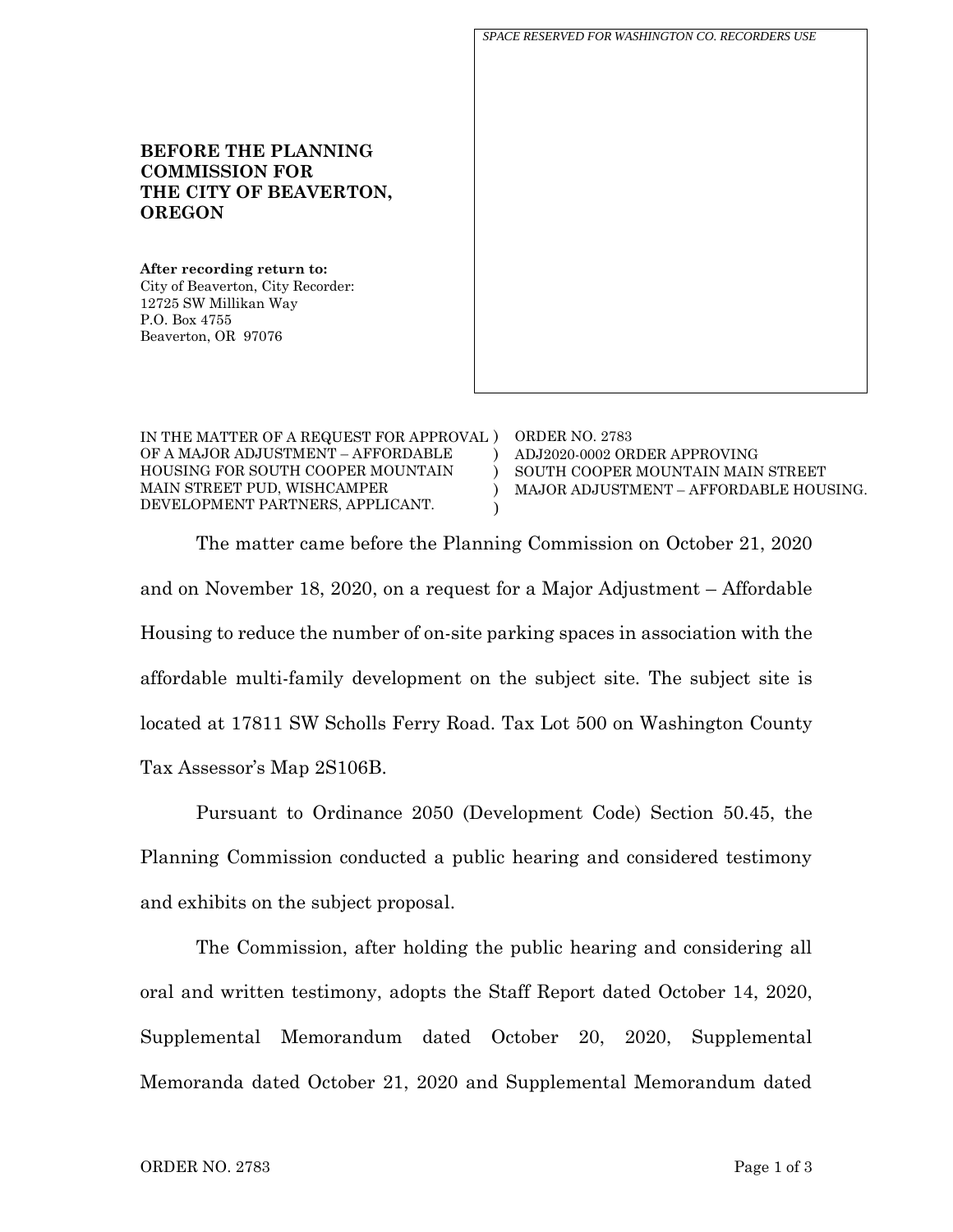November 18, 2020 and the findings contained therein, as applicable to the approval criteria contained in Section 40.10.15.4.C of the Development Code.

Therefore, **IT IS HEREBY ORDERED** that **ADJ2020-0002** is **APPROVED**, based on the testimony, reports and exhibits, and evidence presented during the public hearing on the matter and based on the facts, findings, and conclusions found in the Staff Report dated October 14, 2020, Supplemental Memorandum dated October 20, 2020, Supplemental Memoranda dated October 21, 2020 and Supplemental Memorandum dated November 18, 2020, subject to the condition of approval as follows:

## **A. General Conditions:**

1. Ensure that the Design Review Three (DR2020-0067) and the Conditional Use – Planned United Development (CU2020-0002) and Land Division – Preliminary Partition (LD2020-0007) applications have been approved and are consistent with the submitted plans, or as modified by the decision-making authority. (Planning/ES)

Motion **CARRIED**, by the following vote:

**AYES:** Lawler, Nye, Overhage, Saldanha, Winter. NAYS: None. **ABSTAIN:** None. **ABSENT:** Brucker.

Dated this  $\frac{24}{\text{day of}}$  day of  $\frac{\text{November}}{\text{New}}$ , 2020.

To appeal the decision of the Planning Commission, as articulated in Land Use Order No. 2783 an appeal must be filed on an Appeal form provided by the Director at the City of Beaverton Community Development Department's office